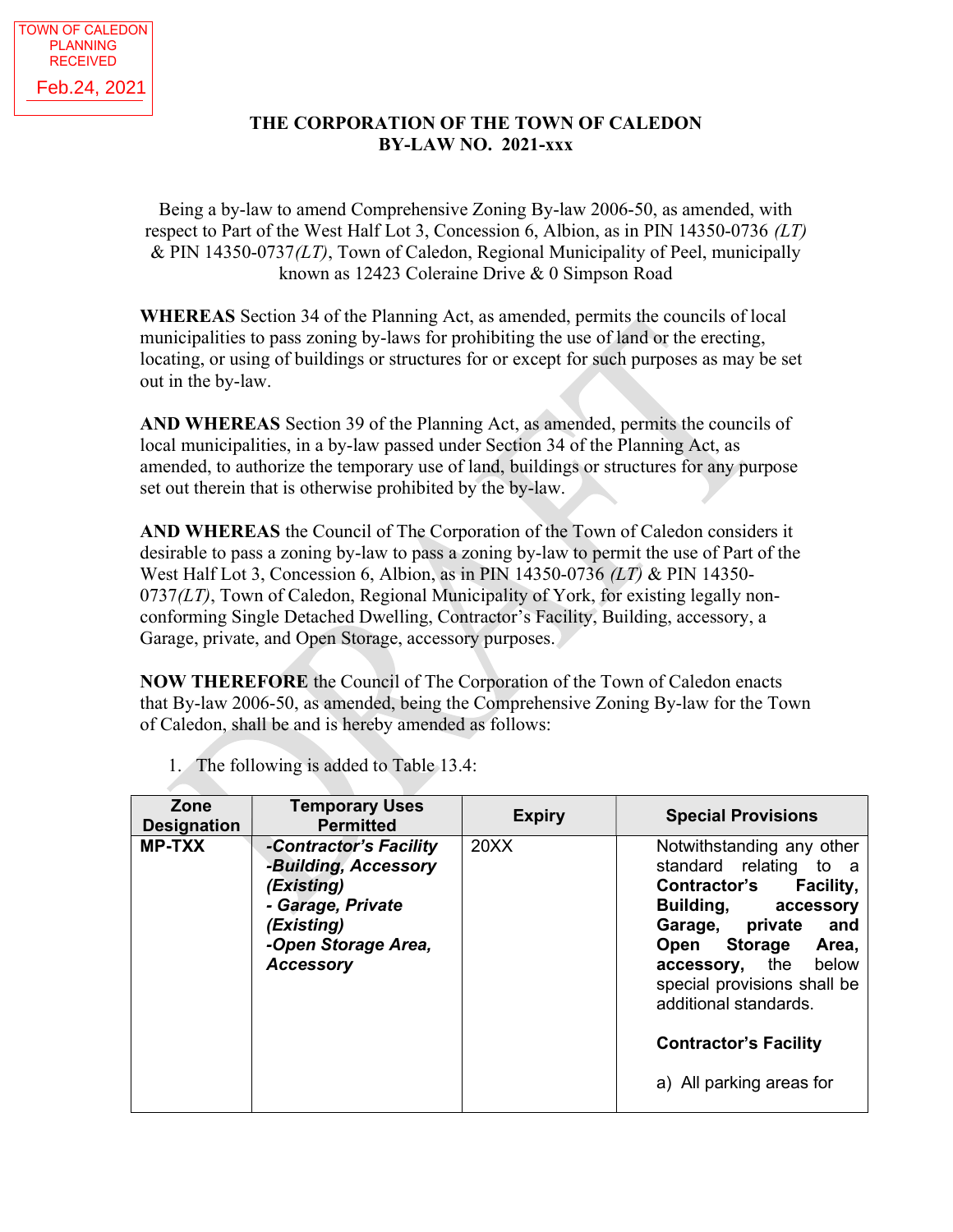| Zone<br><b>Designation</b> | <b>Temporary Uses</b><br><b>Permitted</b> | <b>Expiry</b> | <b>Special Provisions</b>                                                                                                                                                                                                                                                                                                                                                                                                                                                                                                                                                                                                                                                                                                                                                                                                                                                                                                                                     |
|----------------------------|-------------------------------------------|---------------|---------------------------------------------------------------------------------------------------------------------------------------------------------------------------------------------------------------------------------------------------------------------------------------------------------------------------------------------------------------------------------------------------------------------------------------------------------------------------------------------------------------------------------------------------------------------------------------------------------------------------------------------------------------------------------------------------------------------------------------------------------------------------------------------------------------------------------------------------------------------------------------------------------------------------------------------------------------|
|                            |                                           |               | Contractor's<br>the<br>Facility<br>shall<br>be<br>with<br>screened<br>a<br>Landscape Strip<br>or<br>fencing, a minimum of<br>2.0 m high with metal<br>or, concrete block, or<br>earth materials.<br>b) All<br>parking area(s)<br>shall be set back a<br>minimum of 7.5 m<br>from the Exterior Lot<br>Line and 3.0 m from<br>the Interior Lot Line.<br>c) Where parking area(s)<br>illuminated,<br>the<br>are<br>lighting fixtures shall<br>provided<br>be<br>in<br>accordance with the<br>following provisions:<br>i.<br>No part of the<br>lighting<br>fixture<br>shall be more<br>than 9 m above<br>grade and no<br>close than 1.0<br>to<br>m<br>any<br>side<br>interior<br>yard lot line.<br><b>Building, Accessory</b><br>a) Existing Building,<br>Accessory shall be set<br>back a minimum 2.9 m<br>from the interior Side.<br>Lot Line, with a minimum<br>Ground Floor Area of 117.38<br>Sq. m<br>b) Building Height shall<br>be a maximum of 8.72<br>m. |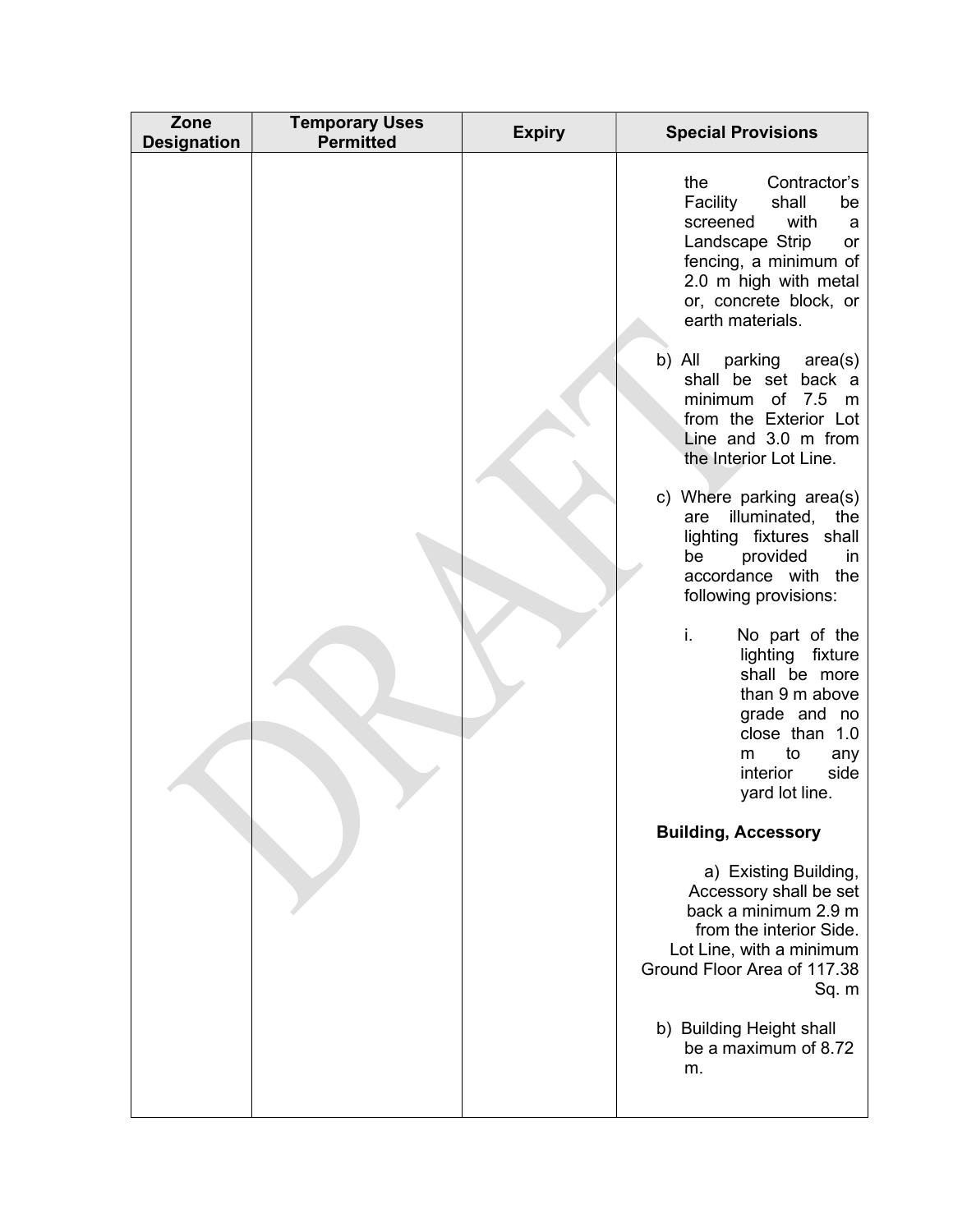| Zone<br><b>Temporary Uses</b><br><b>Expiry</b><br><b>Special Provisions</b><br><b>Permitted</b><br><b>Designation</b>                                                                                                                                                                                                                                                                                                                                                                                                                                                                                                                                       |
|-------------------------------------------------------------------------------------------------------------------------------------------------------------------------------------------------------------------------------------------------------------------------------------------------------------------------------------------------------------------------------------------------------------------------------------------------------------------------------------------------------------------------------------------------------------------------------------------------------------------------------------------------------------|
| Garage, Private<br>a) Existing Garage,<br>private shall be set.<br>back a minimum of<br>3.5 m from the interior<br>Side Lot Line, with a minimum<br>Ground Floor Area of 209.73<br>Sq. m.<br>b) Building Height shall<br>be a maximum of 6.98<br>m.<br><b>Open</b><br><b>Storage</b><br>Area,<br><b>Accessory</b><br>a) All Open Storage<br>Area(s), Accessory to<br>the Contractor's<br>Facility shall be<br>setback a minimum of<br>3.0 m from any interior<br>Side Lot.<br>b) All Open Storage<br>Area(s), Accessory to<br>the Contractor's<br>Facility shall be<br>screened with<br>Landscape Strip or<br>fencing a minimum of<br>2.0 m high with metal |

2. Schedule "A", Zone Map 1a of By-law 2006-50, as amended is further amended for the West Half Lot 3, Concession 6, Albion, as in PIN 14350- 0736 (LT) & PIN 14350-0737(LT), Town of Caledon, Regional Municipality of York from Prestige Industrial-MP Zone to Prestige Industrial-MPTXX Zone in accordance with Schedule "A" attached hereto.

Read three times and finally passed in open Council on the XX day of XXXXXX, 2021.

Allan Thompson, Mayor

Laura Hall, Town Clerk